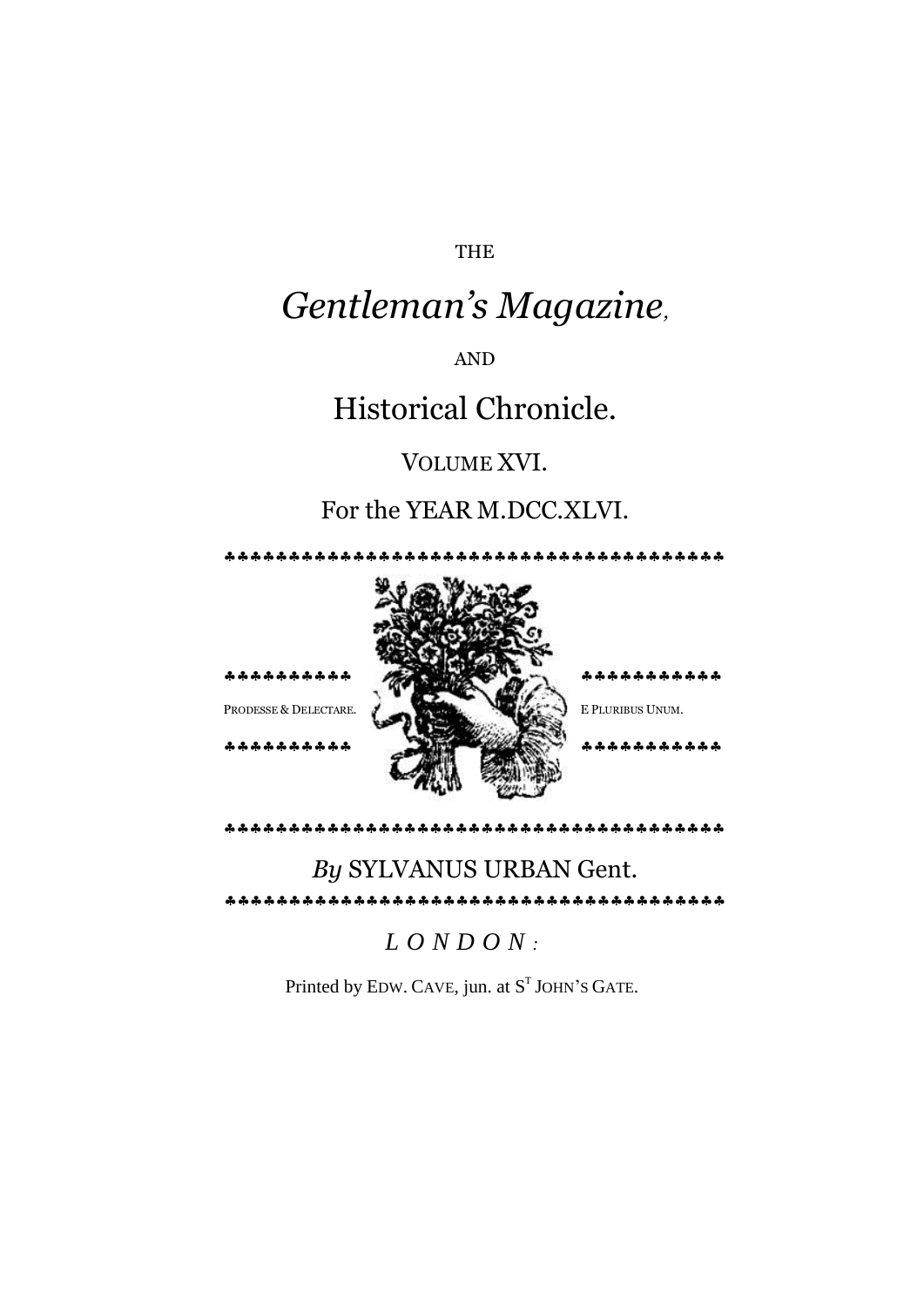#### *[Account of Rebel Prisoners](http://books.google.com/books?id=Z3FIAAAAYAAJ&lpg=PA523&ots=CwcuZZrOBE&dq=%22George%20Hamilton%22%20York%20Castle%201746&pg=PA523#v=onepage&q&f=false)'try'd at* York.

| Account of the Proceedings in trying the<br>Rebel Prisoners at York.                                                                                                                                                                                                                                                                                                                         | who pleaded guilty. Wm Crosby was<br>tried next, and found guilty. As was also<br>James Reid, a Scotch piper, but he was                                                                                                                                                                  |
|----------------------------------------------------------------------------------------------------------------------------------------------------------------------------------------------------------------------------------------------------------------------------------------------------------------------------------------------------------------------------------------------|-------------------------------------------------------------------------------------------------------------------------------------------------------------------------------------------------------------------------------------------------------------------------------------------|
| N the 2d the court sat at our castle<br>for the trial of the rebels.                                                                                                                                                                                                                                                                                                                         | recommended to the court for mercy, by<br>the jury.                                                                                                                                                                                                                                       |
| PRESENT,                                                                                                                                                                                                                                                                                                                                                                                     | On the 4th Sir David Murray, Bart,<br>(committed on his own confession, for<br>being engaged in the rebels service at the                                                                                                                                                                 |
| Lord Irwin,<br>Sir Wm Wentworth<br>Ld. Ch. Baron Parker<br>Mark Braithwaite LL.D.<br>Sir Tho. Burnet<br>Rev. Jaques Sterne D.D.<br>Sir Tho. Dennison<br>Rev. Sam Baker D.D.<br>Mr Baron Clarke<br>Wm Herring, Esq;<br>Sir Wm St Quintin<br>John Knottesford, Esq;<br>Mr Francis Wood<br>Sir Rowland Winn<br>John Reed, Esq; Ld Mayor<br>of this City.<br>David Rome was first brought to the | battles of Falkirk and Culloden, and<br>apprehended at <i>Whitby</i> , as he was<br>endeavouring to make his escape in<br>disguise) was brought to the bar, and<br>pleaded guilty; as did also Alex. Steele,<br>John Cruikshanks, James Thompson,<br>and<br>Archibald Kennedy,<br>Charles |
| bar, and pleaded guilty; and then Wm<br>Conolly, who pleaded not guilty: When                                                                                                                                                                                                                                                                                                                | Gordon. John Long was called up next,<br>who pleaded not guilty; and it appearing                                                                                                                                                                                                         |
| the following gentlemen were sworn                                                                                                                                                                                                                                                                                                                                                           | that he was only a menial servant,                                                                                                                                                                                                                                                        |
| upon the jury.                                                                                                                                                                                                                                                                                                                                                                               | employ'd by Mr Stratton, to whom he                                                                                                                                                                                                                                                       |
| Mr Joen Hatfield of Hatfield                                                                                                                                                                                                                                                                                                                                                                 | was an assistant in carrying medicines to                                                                                                                                                                                                                                                 |
| William Hoole of Tinsley                                                                                                                                                                                                                                                                                                                                                                     | the castle of <i>Carlisle</i> , and that he did not                                                                                                                                                                                                                                       |
| Sam.Stainforth of Attercliff-cum-                                                                                                                                                                                                                                                                                                                                                            | act as a surgeon's mate of the rebel army,                                                                                                                                                                                                                                                |
| Darnal                                                                                                                                                                                                                                                                                                                                                                                       | he was acquitted. Then Alex. Parker,                                                                                                                                                                                                                                                      |
| Mathew Charlton of Hooton-Roberts                                                                                                                                                                                                                                                                                                                                                            | David Webster, Wm Smith, James                                                                                                                                                                                                                                                            |
| John Ball of Ashton                                                                                                                                                                                                                                                                                                                                                                          | Webster, and Wm Hunter, were brought                                                                                                                                                                                                                                                      |
| John Nodder of Eccleshall                                                                                                                                                                                                                                                                                                                                                                    | to the bar, who all pleaded guilty; <i>James</i><br>M'Auley was tried next and found guilty;                                                                                                                                                                                              |
| <b>Robert Wild of Wickersley</b><br>Gilbert Roberts of Sheffield                                                                                                                                                                                                                                                                                                                             | John M'Gregor, Peter Campbell, John                                                                                                                                                                                                                                                       |
| Richard Bingley of Bolton-upon-                                                                                                                                                                                                                                                                                                                                                              | John<br>Walker.<br>Gaddes,<br>Matthew                                                                                                                                                                                                                                                     |
| Dearne                                                                                                                                                                                                                                                                                                                                                                                       | <i>Matthews, and Jobn Scot pleaded guilty.</i>                                                                                                                                                                                                                                            |
| Benjamin Broomer of Rotherham                                                                                                                                                                                                                                                                                                                                                                | <i>James Sparkes</i> was brought to the bar,                                                                                                                                                                                                                                              |
| Timothy Rhodes of Brompton Byerley                                                                                                                                                                                                                                                                                                                                                           | and having pleaded not guilty, the                                                                                                                                                                                                                                                        |
| Jonathan Gawtress of Wath.                                                                                                                                                                                                                                                                                                                                                                   | following gentlemen were sworn upon                                                                                                                                                                                                                                                       |
| who brought in their verdict guilty.                                                                                                                                                                                                                                                                                                                                                         | the jury.                                                                                                                                                                                                                                                                                 |
| On the 3d the court being sat, Ben                                                                                                                                                                                                                                                                                                                                                           | Mr Henry Wilkinson of Rotherham                                                                                                                                                                                                                                                           |
| <i>Mason</i> was brought to the bar, who                                                                                                                                                                                                                                                                                                                                                     | Samuel Kirk of Kimberworth                                                                                                                                                                                                                                                                |
| pleaded guilty; next <i>Charles Robinson</i> ,                                                                                                                                                                                                                                                                                                                                               | <b>Richard Tyas of Rotherham</b>                                                                                                                                                                                                                                                          |
| who pleaded not guilty; but upon trial he                                                                                                                                                                                                                                                                                                                                                    | Thomas Acklam of Dringhoe                                                                                                                                                                                                                                                                 |
| was found guilty by the jury. Then James                                                                                                                                                                                                                                                                                                                                                     | John Olds of Ryse                                                                                                                                                                                                                                                                         |
| M'Lachlan,<br>John<br>M'Lachlan,<br>John                                                                                                                                                                                                                                                                                                                                                     | John Hardy of Winestead                                                                                                                                                                                                                                                                   |
| Beaton, James Creighton, Jn Flint, and                                                                                                                                                                                                                                                                                                                                                       | John Hart of South-Dalton                                                                                                                                                                                                                                                                 |
| Alexander Goodbrand, were severally                                                                                                                                                                                                                                                                                                                                                          | William Elliot of Walkington                                                                                                                                                                                                                                                              |
| brought to the bar, and all pleaded guilty.                                                                                                                                                                                                                                                                                                                                                  | William Nelson of Newbald<br>John Foster of Southburn                                                                                                                                                                                                                                     |
| Tho. M'Gennis pleaded not guilty; but<br>was found guilty upon his trial; as was                                                                                                                                                                                                                                                                                                             | Christopher Layburn of Nafferton;                                                                                                                                                                                                                                                         |
| also <i>David Ogilvie</i> , but the latter was                                                                                                                                                                                                                                                                                                                                               | Robert Harwood of Walkington                                                                                                                                                                                                                                                              |
| recommended by the juty for mercy, on                                                                                                                                                                                                                                                                                                                                                        | who brought in their verdict guilty: It was                                                                                                                                                                                                                                               |
| account of his youth. The next call'd on,                                                                                                                                                                                                                                                                                                                                                    | proved in the course ot this trial, 'that                                                                                                                                                                                                                                                 |
| were John Porteous and John M'Quin,                                                                                                                                                                                                                                                                                                                                                          | when the rebels were on their march                                                                                                                                                                                                                                                       |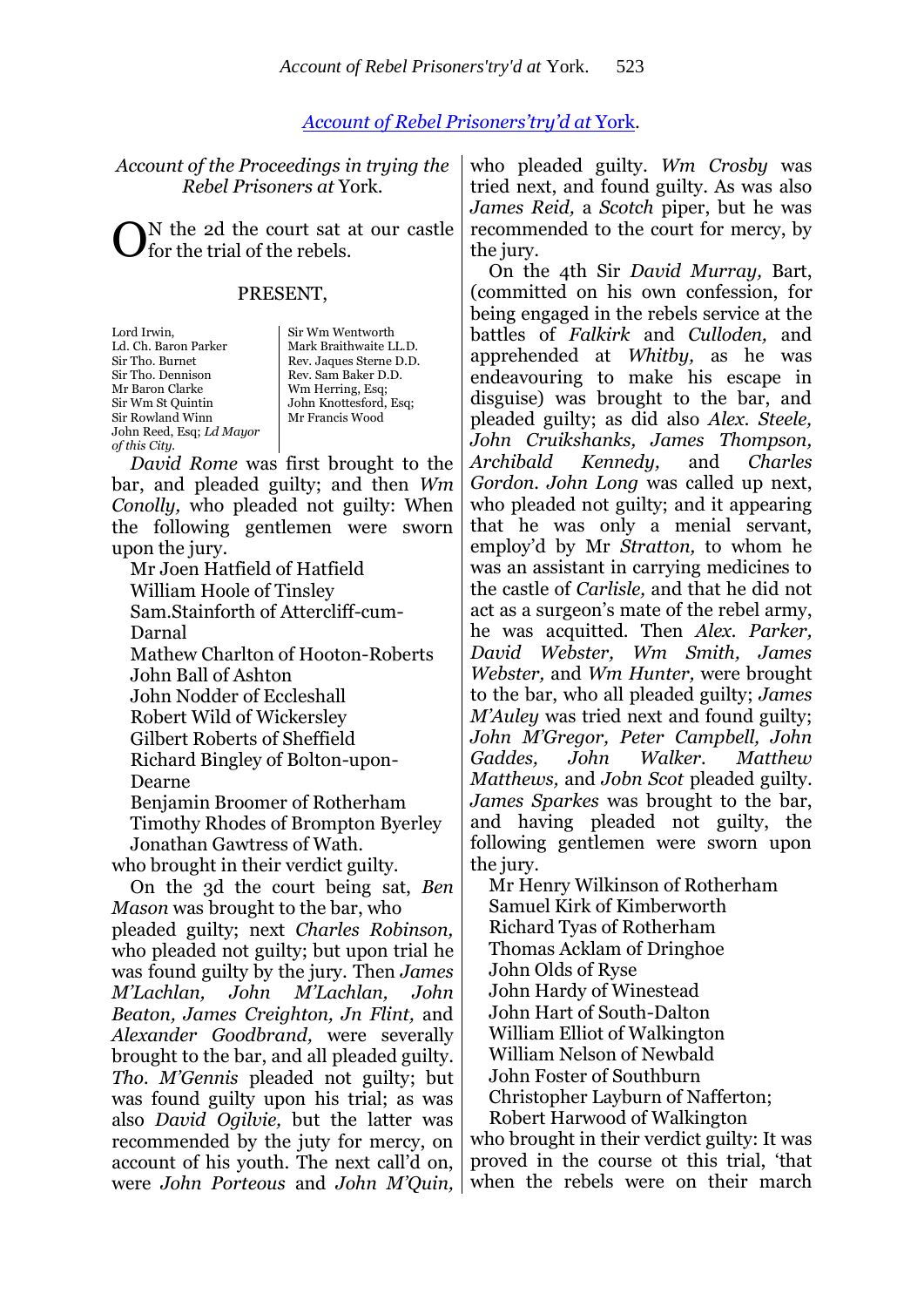towards *Derby,* he went a mile and half out of town to meet them, conducted them in, shewed them to their quarters, and directed them particularly to Mr *Meynel's,* and other houses (*Vol*. 15. p.709) which they plundered." *Michael Brady* was tried next, and found guilty; he was a serjeant of the *Manchester*  regiment. His trial lasted three hours, in which it was proved, 'that he acted in that character at *Macclesfield,* and other places but deserted from them at *Manchester,* on their return; he behaved with great insolence in the course of the trial." Then *Robert Stewart, Gilbert Barclay, Archibald Paton, Wm Grant,*  and *John Barnaghy,* were severally call"d to the bar, who all pleaded guilty.

On the 6th came on at the castle, before the Lord Chief Baron *Parker,* Mr Baron *Clarke,* and other gentlemen named in the special commission, the trial of *George Hamilton,* a rebel officer, who pleaded not guilty. Mr *Lockhart,* his counsel, observ'd, 'that the unhappy gentleman at the bar would not give the court the trouble of hearing any evidence to disprove the charge; but, as reports had gone about the kingdom to his prejudice, representing him as being guilty of particular acts of cruelty and barbarity to the king"s subjects, he had put himself upon his trial in order to remove those aspersions.'—It appeared that he was a captain in Col. *John Roy Stuart's* regiment, that he was in the rebels service before the battle of *Preston Pans,* and that he came into *Edinburgh*  With the young chevalier, who seem'd to repose in him a particular confidence. A soldier, who was taken prisoner at *Preston Pans,* deposed, "That he and several other prisoners, as well wounded as not, were put together in the *Canongate* church at *Edinburgh*; that Mr *Hamilton, came to them there; and ask'd* him and several others to list into the pretender"s service, telling them, *That* t*hey had served the elector* o*f* H—— *long enough*; and, with his sword drawn, threaten"d to cut them, him and others to him, containing memorandums of

pieces if they did not list." Others proved, "that he wore a white cockade, and appeared sometimes in Highland dress, a hussar's cap, broad-sword, and pistols; that he behaved as captain of hussars on the parade at *Carlisle,* when the pretender came there; that he levy"d the excise, land tax, and other cess; that he march"d into *England* as far as *Derby,*  and in their retreat towards *Clifton*  quarter"d at a small village, where he order"d his servant to take care of his portmanteau, which had a small box tied upon the top of it. This box a countryman took an opportunity of cutting off, carried it away, and hid it in a stone delph [*quarry*] for some days; upon opening it afterwards, he found therein Mr *Hamilton'*s commission from the young chevalier as a captain, and another as deputy quarter-master general: The preamble runs thus, C——*s P—— of W— —s, R——t of E—gl—d, &c. To our true and well-beloved* George Hamilton, *Esq; greeting. We reposing full confidence in your courage;loyalty, and good conduct,*  &c. There was also another paper, containing the form of the oath to be taken by all inch who should Hit into the rebels service; where in, besides swearing to be true to the pretender, and his successors, they also abjured his majesty *King George.* These, and several other papers, with the pocket books in which they were contain"d, were carried by the evidence who took them to Mr *Kendrick,*  one of the bailiffs of *Wigan,* and Mr *Walmsly* a justice of peace for *Lancashire,* and sent by them to the Duke *of Newcastle.'*—An evidence, who was their guide in their retreat, and who was forced into that service at *Hay,*  declared, "That the prisoner threaten"d to hang him up, if he led them wrong: that he *(Hamilton)* was taken prisoner at the skirmish of *Clifton,* by one of the Queen of *Hungary's* hussars (as the evidence expressed it) who wounded him in the head and shoulders: That upon searching him there was a pocket book found upon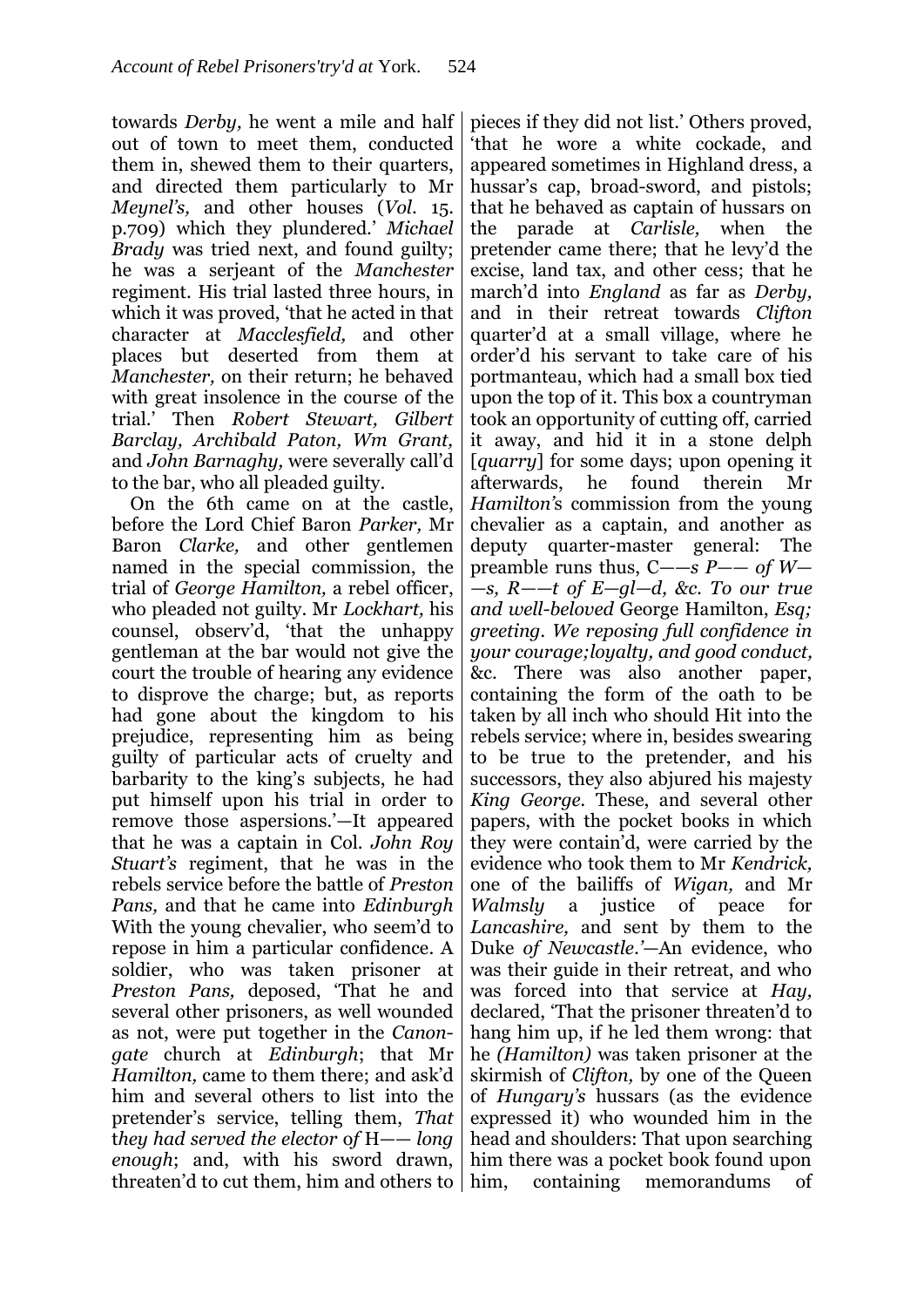publick money by him received, and several items of expences for the service of the rebels, particularly upwards of three pounds for levy money.'

The lord chief baron gave a short charge to the jury, in which he told that the evidence was so plain and clear, and as the prisoner at the bar had not attempted to make any defence, he thought it needless to trouble them with a recapitulation of what had been offer'd; whereupon they immediately brought in their verdict, guilty.

*John Balantine* pleaded not guilty. It appear"d, that he had acted as a piper in Capt. *James Stewart's* company in Lord *George Murray's* regiment. But several witnesses proving "that he was forced into the service, by a party of the rebels, who took him by violence out of his bed, threatned to stab him if he did not go with them, and not allowing him time even to put on his cloaths; and that afterwards they plac"d a guard over him to prevent his escape; and several other circumstances appearing also in his favour, the jury acquitted him; upon which the poor fellow was in such a transport of joy, that he threw up his bonnet to the very roof of the court, and cry"d out, *My lords and gentlemen, I thank you! Not guilty! Not guilty! Not guilty! pray God bless King* George *for ever, I'll serve him all the days of my life;* and immediately ran out into the castle yard, with his irons on, took up a handful of channel water, and drank his majesty's health.

As soon as *Balantine's* trial was over, Sir *Thomas Parker* and Mr Baron *Clarke* withdrew, and Sir *Thomas Burnet,* and Sir *Thomas Dennison* took their seats; when *Charles Webster* was brought to the bar, and pleaded not guilty. It appear"d "That he was taken prisoner by some country people, who found him, straying in a field alone, with his arms and ammunition about him: That he confess"d to them he had been forced into the rebel service, upon which they confin"d him; and that during his

confinement, being told the rebels were coming that way, he answer"d, they might go where they would, for he would never join them more." And there being nothing against him but his own confession, he was aquitted.

*Nicholas Karr* was next try"d. It appear"d, "That he was a piper in *Glenbucket's* regiment, in which station he was prov"d to have acted by several witnesses till the arrival of the rebel army at *Carlisle*, where he deserted from them; and that from thence the regiment marched to *Derby*, and back again to *Carlisle* without any piper, and on their return found him there; but it appearing that he was originally forced into the rebels service, by a party who broke into his house, and threatned to stab him, if he did not go with them; and many other circumstances being in his favour, the jury acquitted him.

*James Main, Wm Dempsy, George Mills, George Boyde,* who was a servant of Lord *Kilmarnock's* 15 years, *Alex. M'Lean, John M'Lean, Peter Hay, John Duncan, Peter M'Donald, Angus M'Donald, Alex. Nichols, John Emsworth, Simon M'Kenzy, Wm Barclay, James Wishart, Wm Stephens,*  and *John Bartlett,* pleading guilty. And then the court adjourned till the next morning.

On the 7th Sir *David Murray*, Capt. *George Hamilton*, and 45 more of the rebels, who had either been convicted or pleaded guilty, were brought to the bar to receive judgement. Lord Chief Baron *Parker* address'd himself to them in a very pathetic speech. He then pronounced that sentence *which the law required of him, see* p. 361.

The condemn"d prisoners being withdrawn, *Edw. Clavering, Wm Hay, Wm Frasier* (a Highlander, who not understanding *English*, spoke by an interpreter) and *Angus Campbell*, pleaded guilty.

Then *Duncan Stuart* was brought up to the bar, and having pleaded not guilty,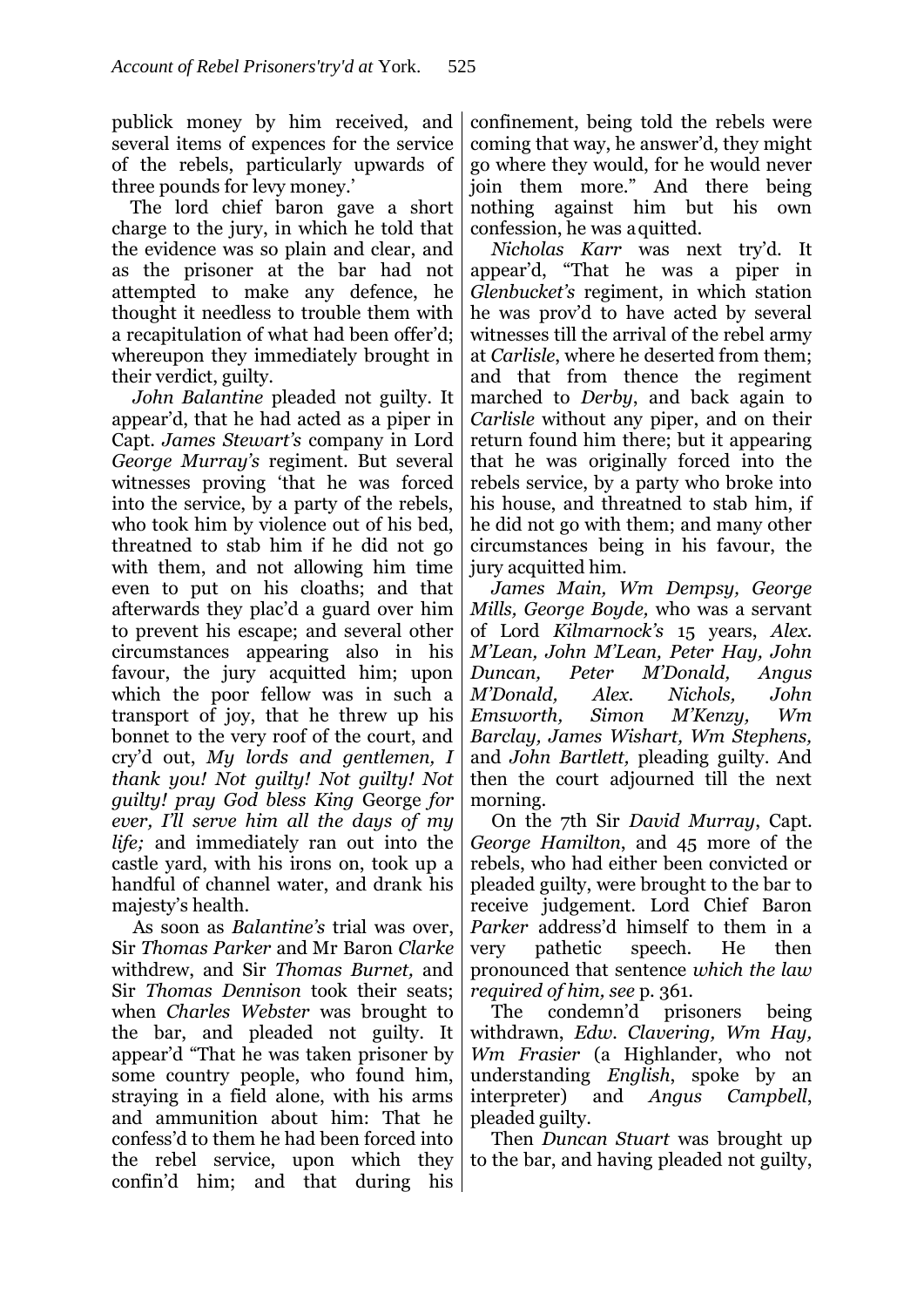the following gentlemen were sworn upon the jury.

Mr Benjamin Boomer of Rotherham Timothy Rhodes of Brampton Byerley Mr Johnathan Gautross of Wath Henry Wilkinson of Rotherham Samuel Kirk of Kimberworh John Hardy of Winestead Richard Tyas of Rotherham Thomas Acklam of Dringhoe John Olds of Ryse John Hart of South Dalton Wm Elliot of Walkington.

On the trial it appeared "That the prisoner, *Duncan Stuart,* was a soldier in *Roy Stuart's* regiment; that he marched with the rebels to *Derby;* and that he mounted guard at *Carlisle,* when besieged by the D. of *Cumberland,* where he was taken prisoner." In his defence several witnesses were called, who deposed, "That he lived in a district of the Highlands called *Strathband* and *Garantelly* near *Dunkeld,* which district could raise about 350 men able to bear arms, out of which only one man joined the rebels voluntarily; but that a body of about 100 of the *Frasiers,* a clan of which Lord *Lovat* is chief, armed with guns, bayonets, and swords, came into that part of the country, where they entered the villages, and forced all the men able to bear arms, to go along with them, on pain of burning their houses; that all the men so collected were shut up every night, and a guard placed over, them, to prevent their desertion, till they reached *Edinburgh,* where they were drawn out and regimented; that a serjeant having deserted at *Moffat,* Col. *Roy Stuart*  swore, if he was apprehended he wou"d shoot him with his own hand at the head of his regiment." His witnesses being cross examined, it appear"d, "that he might have left the rebels as they had done, having all deserted, and that deserters who were retaken were not punished, only were strictly guarded; that tho" he once, near *Ashburne,* threw down his gun in sight of the regiment, and said he would go no farther, making his escape: And if such

(whereupon he had a guard set over him for a few hours) yet that he afterwards took his arms again, and acted as a soldier." The jury thereupon brought in their verdict, guilty.

*Alexander Scot,* and *Wm Scott,* were brought up next, being both charged in the same indictment, who also pleaded not guilty.

They both appeared to have been soldiers in *Roy Stuart's* regiment. One evidence deposed "he saw them walking in *Carlisle* with guns, during the Duke of *Cumberland's* besieging it, and that they belong"d to *Roy Stuart's* regiment, as he himself did, but that he cou'd not say he ever saw them mount guard; and tho" they were in the same regiment, and the evidence marched in it to *Derby* and back again, he could not say that he ever saw them "till their return to *Carlisle*; and that the reason he knew them to belong to *Roy Stuart's* regiment was, because he saw the regiment draw up and they were in it, but he could not say in what part.' Another evidence was very clear, "that he saw them both mount guard in *Carlisle*, whilst in possession of the rebels." The prisoners call"d no witnesses in their favour; but as there were only two produced against them, and as the law requires two credible witnesses to convict a man of high treason, their counsel endeavoured to invalidate the evidence of the first witness; but their testimony appearing satisfactory to the jury, they brought in their verdict guilty.

*Daniel Duffe,* and *David Wilkie* were next call"d up. Their defence was, "That they were forc"d into the rebellion:" but tho" their evidences proved they were originally forced, yet they could not give sufficient proof of the continuance of that force; for to clear a man of high treason in these circumstances it is not sufficient to prove that he was originally forced into such service, but he must also prove that such force continued till the time of his being apprehended and taken prisoner, and that he never had an opportunity of